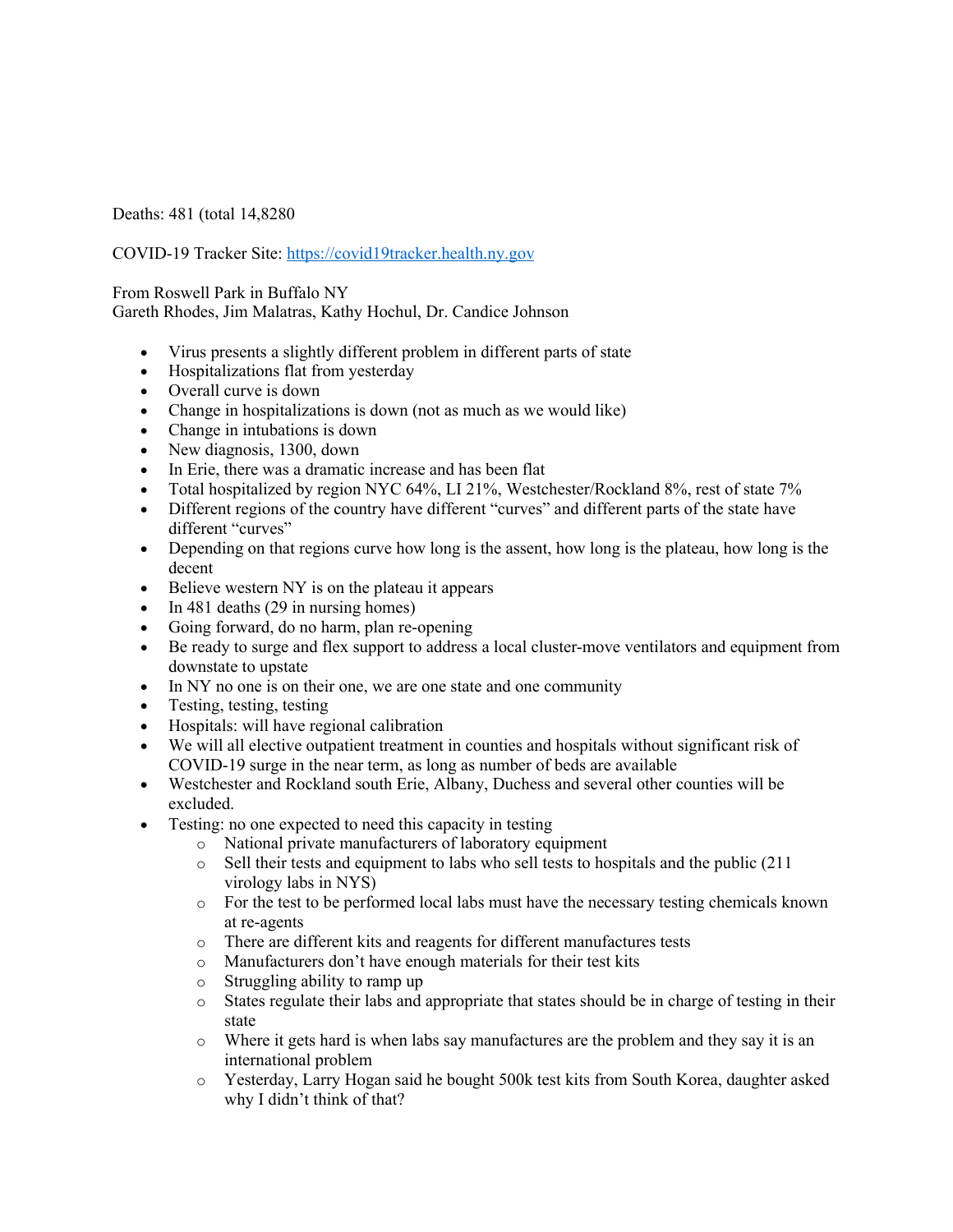- o It's not what states are normally responsible for, let federal government deal with international supply chain
- After testing, must put together tracers
- Re-opening decisions will be a regional basis based on regional COVID-19 facts
	- o Have to understand variations
	- o Same logic that applies in the country
	- o Regional state economy, will be doing the same on this phase, re-opening in regional context
- Re-Imagine: lets learn lessons and to build back better
	- o Kathy Hochul will be in charge of Western NY region, monitor public health and reopening strategy
	- o Bob Duffy will be volunteering to be special advisor for reopening in finger lakes/Rochester
- We will be better for this, hard times make you better if you learn from them

## Q&A:

On WH visit, what will focus be?

- Testing and what does it mean and how can feds work in partnership with the states
- This is all new, very difficult situation
- This is a thankless task
- Get instinct to distance yourself, but it is a situation where everyone needs to work together
- Think federal government needs to deal with supply chain issue

Re-opening seems to be tethered to testing, what can state do in short run to ramp up testing in Western NY?

- We are testing more than any other state
- We have to do better and do more
- We need more tests, that is what we are talking about
- The testing will bridge you, take it one step at a time
- Need more testing in Western NY, need more all across the board

When you go to WH, you have had to walk a fine line, how will you handle this when you meet with him?

- Life is a fine line, government is fine line
- You negotiate that by telling the truth
- There has been a lot of discussion about testing, we are talking past one another
- Believe it is largely up to the states but then federals gov is doing presentation on what they are doing on testing, lets coordinate who does what.

• Will do whatever I am supposed to do, tell me what I am supposed to do

Continued frustration over unemployment, told 72-hour window has come and gone?

- They are right, bad news is there were so many claims that it collapsed system
- We have 1000 people working on unemployment website and calling system
- Still can't keep up with volume
- Get it, we have google and experts working on it, we are bringing =up a systems that handled a lower capacity
- You will get the same benefit, I know it is frustrating, but it is retroactive, it is an annoying delay
- People are working 7 days on it

Have regional committees started meeting, what will it talk to open up?

- There are no committees
- Using regional template when we talk about re-opening
- Hospital capacity, infections rate, CDC guidelines, then be open to making region by region determination